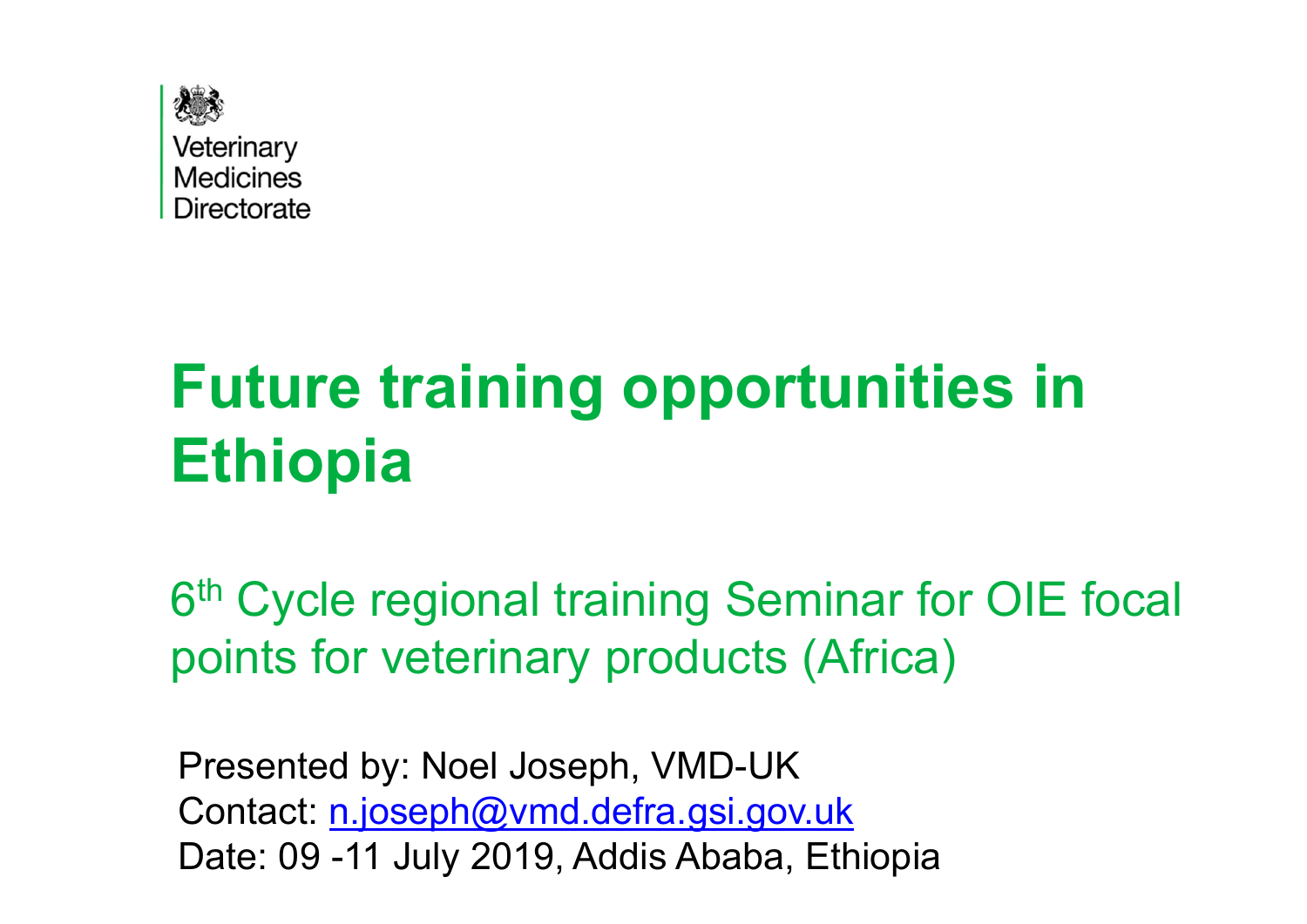## **International Reference Centre for AMR**

- Collaboration between VMD, APHA and Cefas, FAO Reference Centre for AMR (since April)
- Secured funding from Fleming Fund & ODA
- VMD placed secondments in FAO and OIE through Fleming Fund
- Provision of technical assistance, training and quality assurance & facilitate international engagement and cooperation to support action on AMR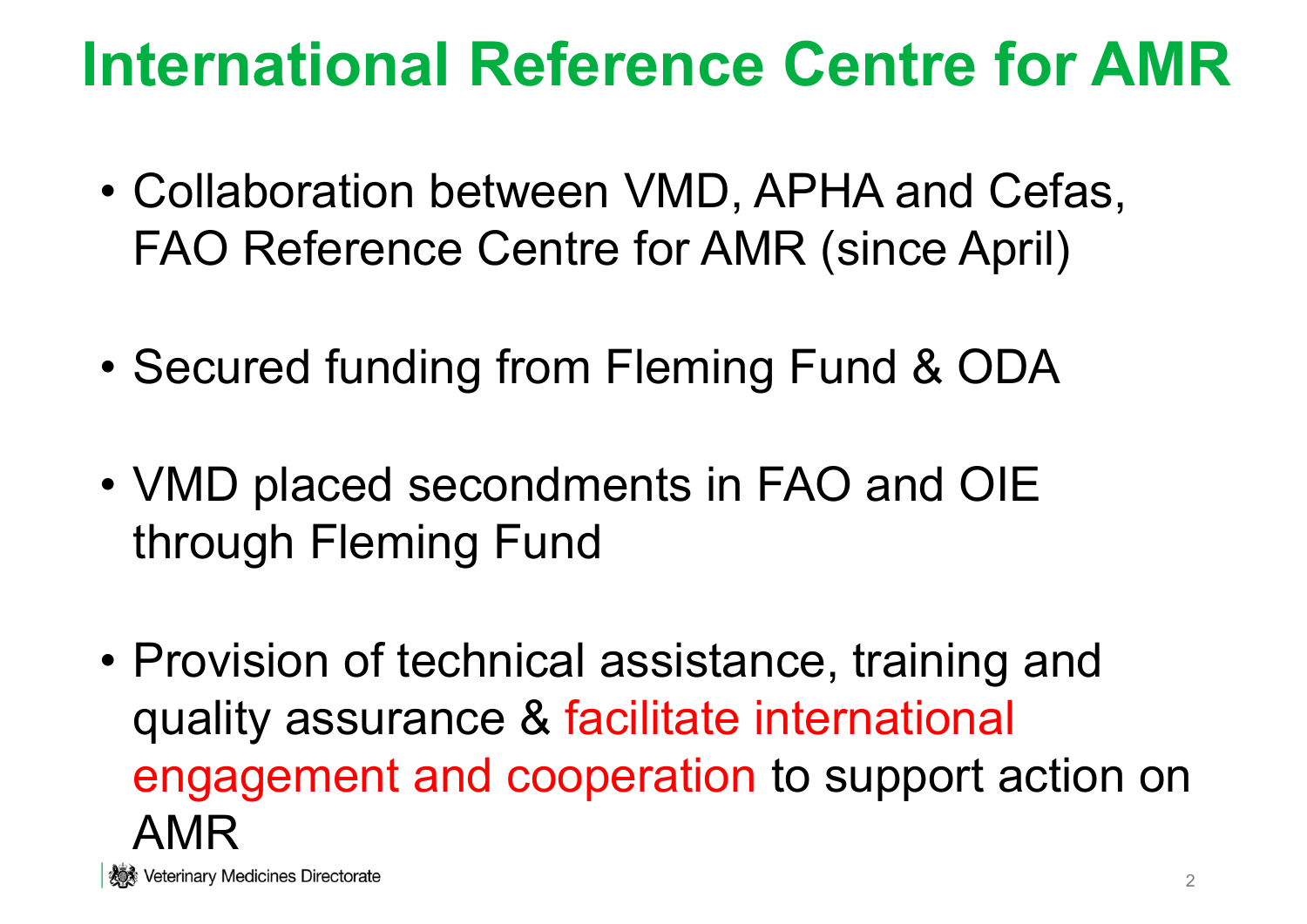#### **International Reference Centre for AMR**

- Activity Area 1: Raising Awareness on AMR
- Activity Area 2: Develop Capacity for Surveillance of AMR, AMU and Residues
- Activity Area 3: Strengthen Governance Related to AMU and AMR
- Activity Area 4: Promote Good Agricultural Practices and Prudent Use of Antimicrobials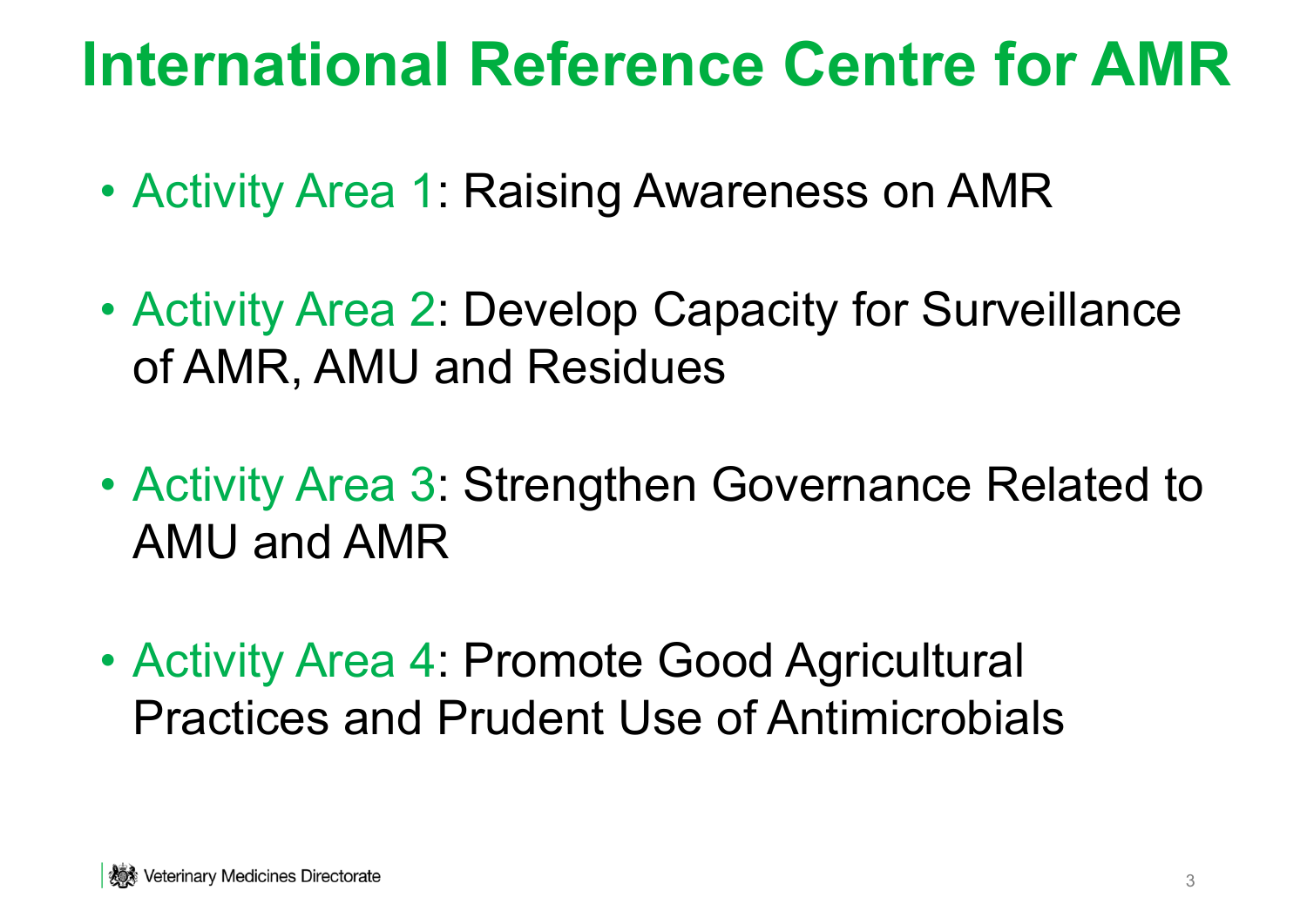# **Future engagements**

- L-MIRA follow up training in Ethiopia focussing on Antimicrobial:
	- –authorisation;
	- –distribution, sale and use;
	- –surveillance (residues & pharmacovigilance);
	- –sale and use data collection;
	- Charles Constitution support the implementation of the National Action Plan.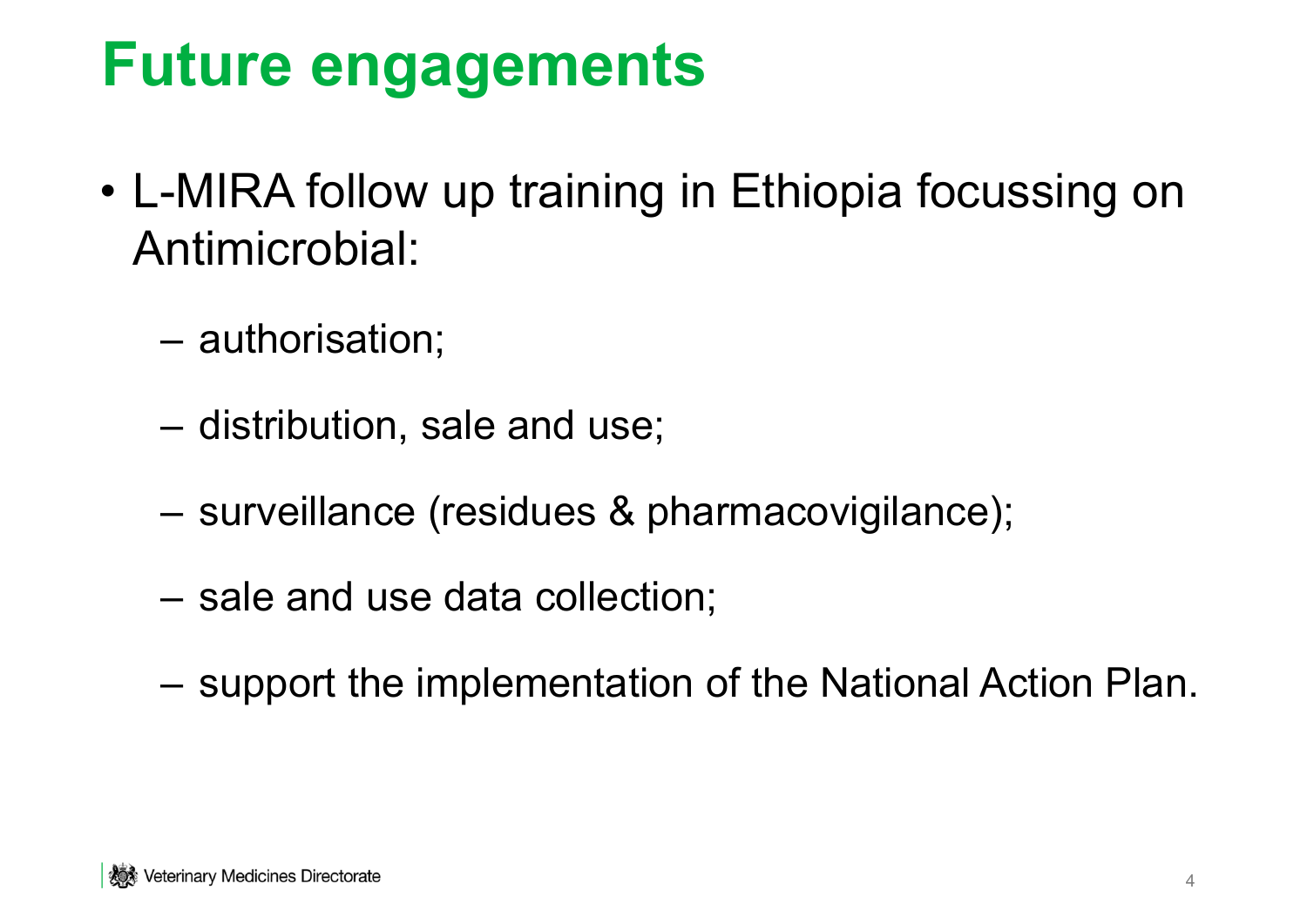# **Future engagements**

- Similar activities planned in:
	- Ghana
	- –Uganda
	- Bangladesh
	- and others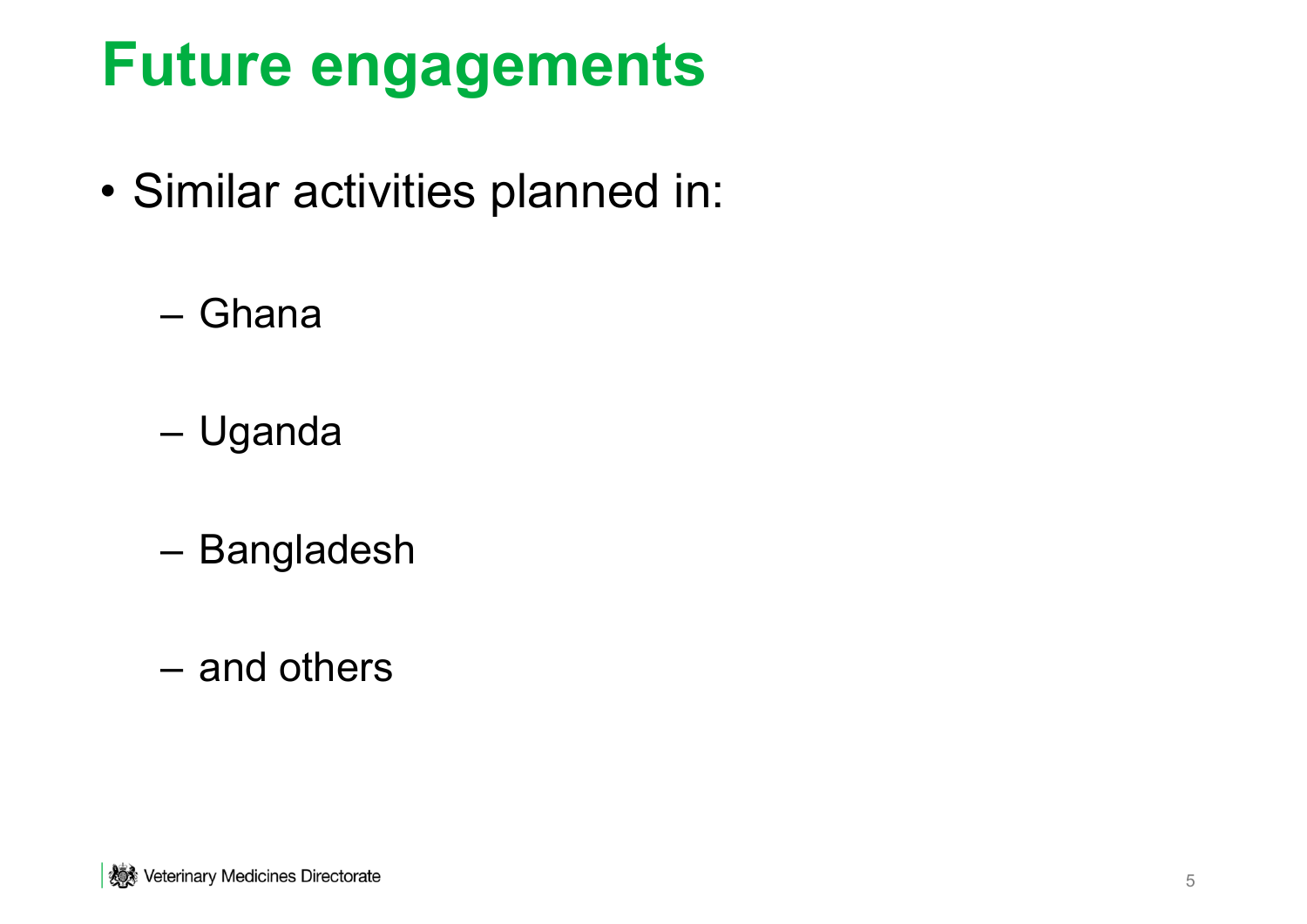## **"We need some real work on the ground to make a difference or we risk the end of modern medicine."**Dame Sally Davies Chief Medical Officer UK